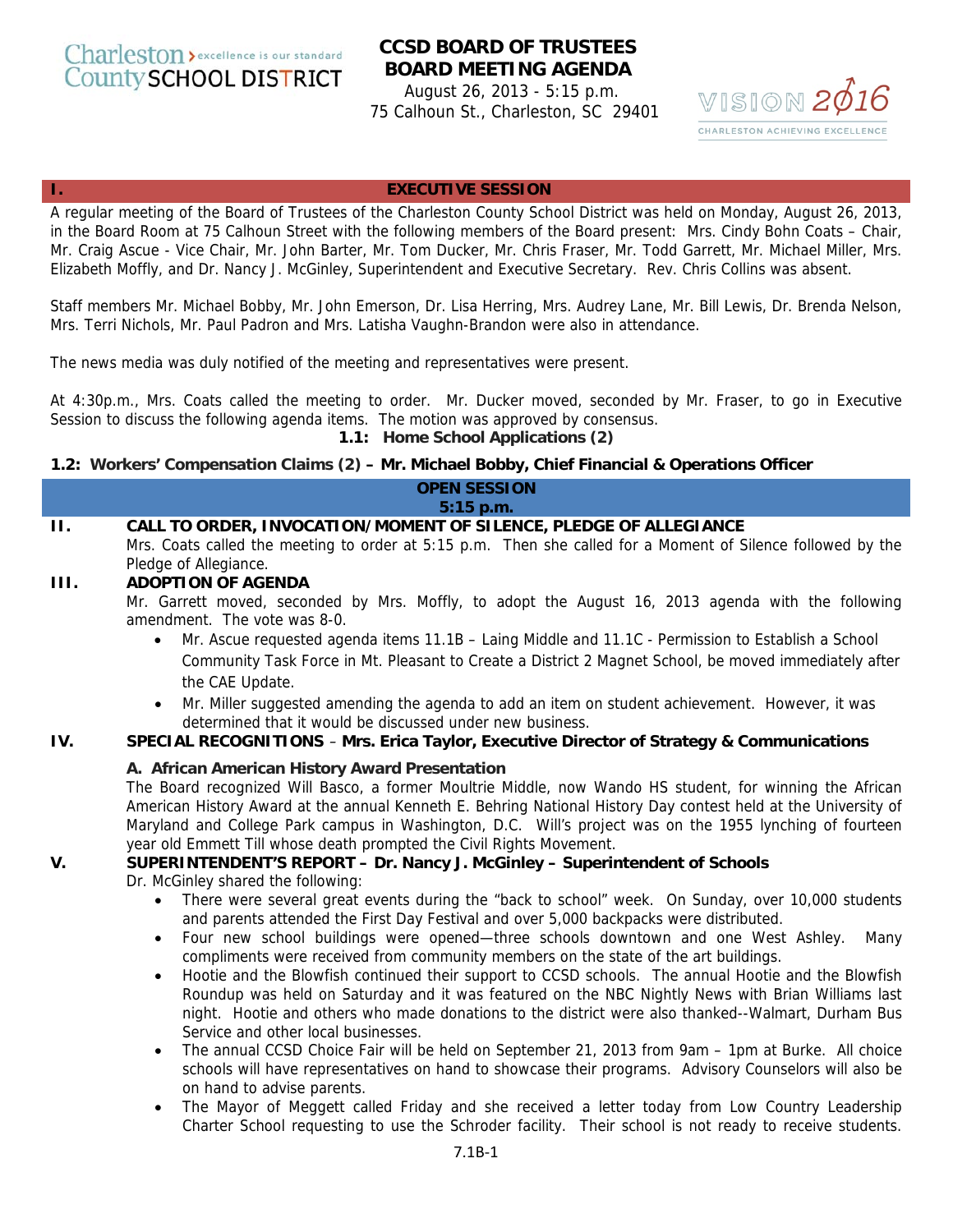CCSD's facility folks are looking into what it would take to get the Schroder facility ready. The district will let the Board know of its findings.

Mr. Fraser commended Mr. Lewis and construction folks for working through the rainy weather to get schools open on time.

# **VISITORS, PUBLIC COMMUNICATIONS**

- 1. Ms. Mache Larkin, a Low Country Leadership Charter School representative, said the charter school will open in October. They are asking to use the former Schroder MS for 30-45 days until their facility is ready Their facility was delayed due to the rain. She requested the board's approval of their request to use 25 classrooms, office space, kitchen and media center.
- 2. Mr. Jon Butzon addressed the Board about a policy matter. He spoke of how policies come about—budget driven, practice, or discussion of individuals. Mr. Butzon said the current Board policy suggests that it is okay to send students reading on a 1<sup>st</sup> through  $4<sup>th</sup>$  grade level to the ninth grade. He requested the policy be revised to address this matter immediately.
- 3. Ms. Kate Darby, chairman of the Wando School Improvement Council, thanked the Board for the recent improvements at Wando. She asked the Board to continue to support initiatives to open the Center for Advanced Studies at Wando-- the road and technology recommendations.
- 4. Ms. Rebecca Imholtz, a Wando School Improvement Council member, addressed the board about the shortage of seats in the cafeteria. She commended the cafeteria staff at Wando and urged the Board to support the road and technology recommendation.

# **VII. APPROVAL OF MINUTES/EXECUTIVE SESSION AGENDA ITEMS**

- **7.1: Open Session Minutes of August 12, 2013, August 16, 2013 & August 19, 2013**  Mr. Barter moved, seconded by Mr. Garrett, to approve the open session minutes of August 12, 2013, August 16, 2013 & August 19, 2013 with the amendment shown below. The vote was 8-0.
	- August 16, 2013 Mrs. Moffly said the second page third line should say "Mrs. Moffly said testing is only required for students who transfer from non-accredited schools."

# **7.2: Executive Session Action Items of August 26, 2013**

The Board will vote on executive session action items of August 26, 2013.

# **1.1: Home School Applications (2)**

Mr. Ascue moved, seconded by Mr. Fraser, to approve two Home School Applications. The vote was 8-0.

**1.2: Workers' Compensation Claims (2) – Mr. Michael Bobby, Chief Financial & Operations Officer**

Mr. Fraser moved, seconded by Mr. Garrett, to approve two Workers' Compensation Claims. The vote was 8-0.

# **7.3: Financial Minutes of August 12, 2013, August 16, 2013 & August 19, 2013**

Mr. Fraser moved, seconded by Mr. Barter, to approve the financial minutes of August 12, 2013, August 16, 2013 & August 19, 2013. The vote was 8-0.

# **VIII. CAE UPDATE**

# **8.1 Studer Update – Dr. Janet Pilcher – Studer Education**

The Board received an update from Dr. Janet Pilcher with Studer Education on the student achievement results and implementation for the 2012-13 school year.

Dr. Pilcher said preliminary data are being received for the 2013 survey. She thanked Dr. Laura Donnelly, in her absence, for being helpful in pulling documents needed for the report. The update is summarized below.

- A recommendation was made to the Board to work with the superintendent to review the results to see where the district is and have an in-depth conversation about where district should be in 2016. This will allow everyone to see what's taken place and position themselves for Vision 2016.
- A booklet with preliminary data was distributed. Dr. Pilcher gave an overview of information provided.
	- o **Page 1** The Score Card for 2013 is incomplete until additional data is received during the fall semester. The color coding information was explained. The color green means the district achieved, yellow means progress, and red means decline.
	- o **Page 2** has information on growth. Eighth grade math increased by 9.7%. Seventh grade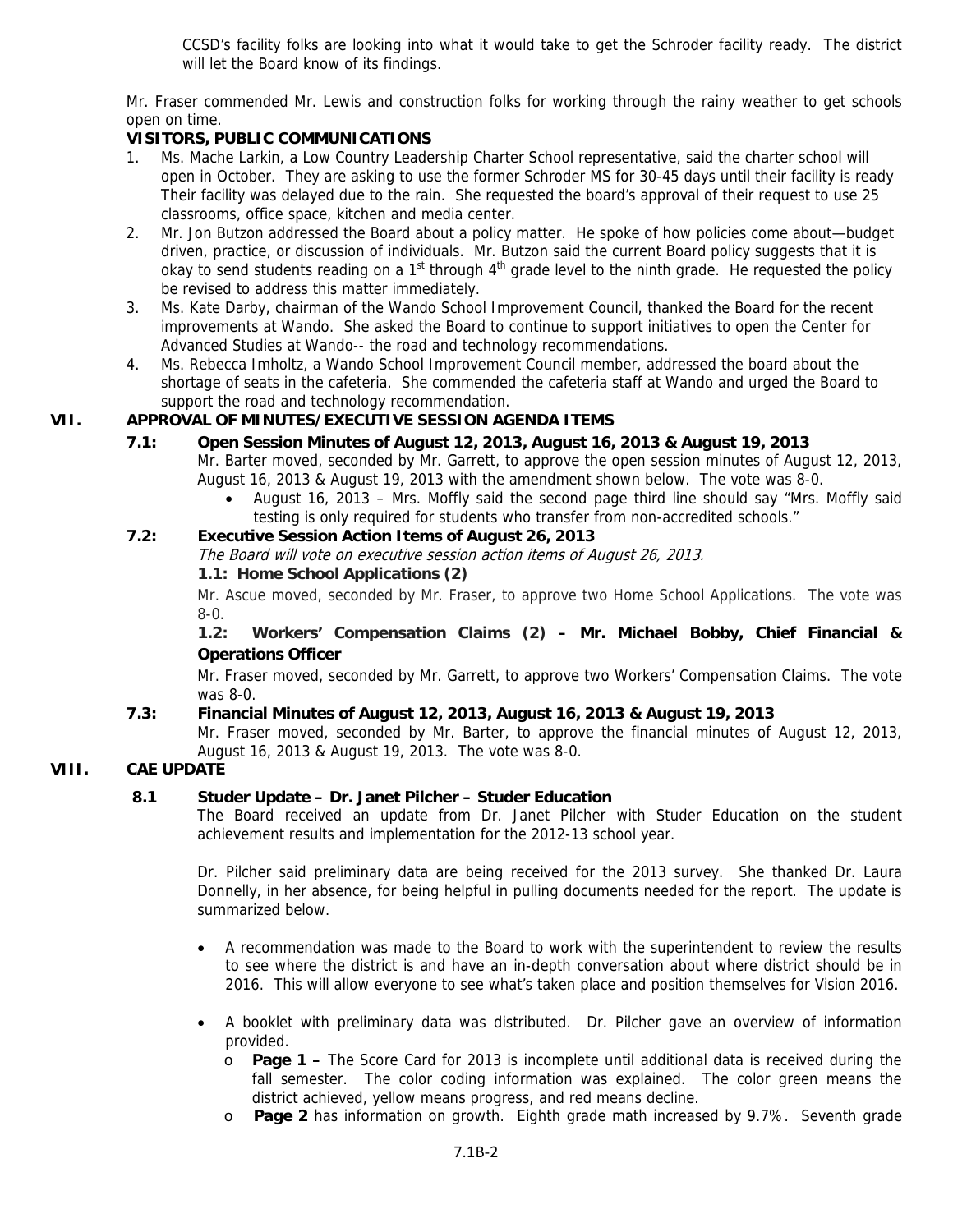reading increased by 5.1%. Last year Fifth grade math was red, this year it is yellow and up by 2.1% but hasn't quite made the Vision 2016 goal. Eighth grade reading has decline but 3rd grade math shows the greatest decline.

- o **Page 3** the color green on the chart means the goals on the scorecard has been achieved; the color blue is where the district is on track with current year trajectory to meet Vision 2016 goal; and yellow means it remained the same. Dr. Pilcher identified reasons for decline and shared details on what has to be done.
- The Studer Group met earlier with Dr. McGinley to discuss trajectories for each school. Schools will soon be grouped by senior leaders. Serious conversations must take place to double growth to meet goals.
- Increases from 2012-13 were done to jump start the district. The chart shows that it is necessary to double the growth. The conversations with Dr. McGinley were good and upon completion Dr. McGinley will know the expectations and the work that needs to be done. The color green is good, but more is needed to meet the 2016 Vision Goals.

#### **Questions/Comments from the Board:**

Mr. Miller expressed concerns about meeting the Vision 2016 goals. He suggested two ways to reach goals—lifting the bucket from the bottom or adding more students to the top. Raising the bar from the top would not have an impact on the students on the bottom. Mr. Miller asked if the Studer Group was looking at areas that are in the red and if there are budgetary issues tied to it. Dr. Pilcher said there are two issues. As they view individual schools, they will be able to identify why. It is necessary to explore and see how much money has been invested and see if there is a payoff. The data must be cascaded by school. The Strategic Education Committee wants to look at what schools are doing and what is working, or not.

Mr. Fraser requested a graph that shows data at the school level. The student data should be displayed in the board room.

Mr. Ducker requested a Strategic Education meeting with Studer Group to further discuss the Vision goals because that conversation would help drive the budget. Dr. Pilcher said they were looking at results for the 2013-14 school year.

Mr. Ascue expressed concerns about the math scores district-wide but said there was enough time to fix it. He also expressed concerns about  $8<sup>th</sup>$  grade reading that was also mentioned by Mr. Butzon earlier. After stating that Mr. Miller made a good point with his bucket analogy, he agreed that it is necessary to address students at the bottom.

Mrs. Coats said the 2011 data showed a different third grade reading target. Dr. Pilcher said when looking at the scorecard, they look at the mean goal. The other part is, while working with trajectory, they are looking at data from a chart provided. If something is out of line, they will review it and make necessary corrections. Mrs. Coats asked about the timeline to alignment of schools with administrative leaders. Dr. Pilcher said they have met with the leaders and are working on the scorecards this week. She said about the 90 day plan, it was determined that student achievement is one year behind, so the timeline was shifted after meeting with principals.

Mrs. Moffly said she agreed with Dr. McGinley. She requested data for special needs and English as a second language students be separated for a clearer picture. Dr. Pilcher said, Dr. McGinley has made this request and Dr. Donnelly is already pulling that data. This could also be added to the topics to be discussed with the Strategic Education Committee.

Mr. Garrett thanked Dr. McGinley for Renaissance School effort and said he would like to see the money spent in addition to the data dashboard along with capacity and location where students live.

Mr. Barter said the Board did not want to overlook students that are doing well. However, it is necessary to take care of students that are not achieving. He thanked the Strategic Education Committee for the work they will do to address this issue.

#### **IX. MANAGEMENT REPORT(S)**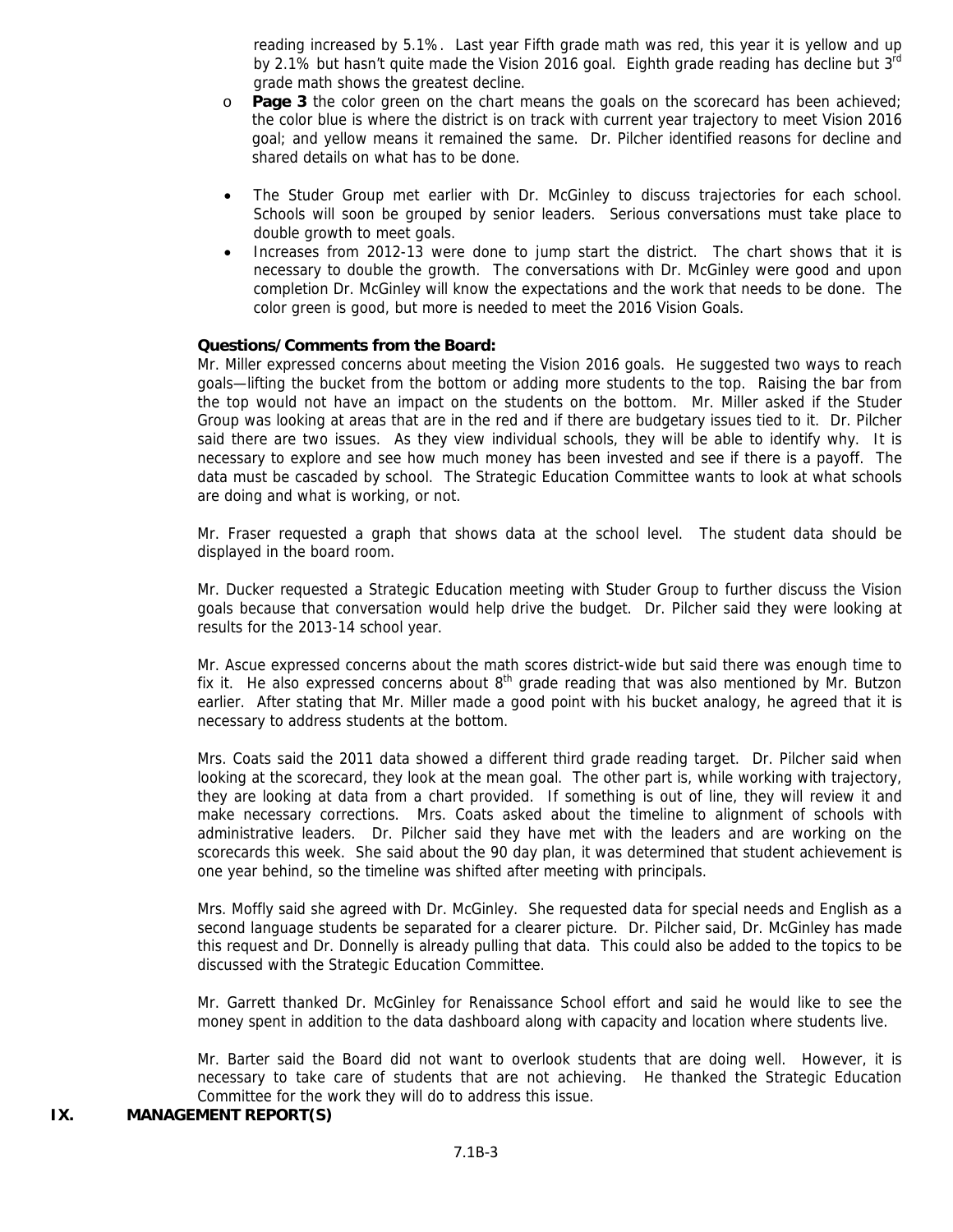### **X. 10.1: Audit & Finance Committee – Mr. John Barter**

### **A. Furniture, Fixtures and Equipment (FF&E) Bulk Purchase Agreement for Musical Instruments – Mr. Michael Bobby, Chief Financial & Operations Officer**

Mr. Barter moved, seconded by Mr. Fraser, to approve a recommendation to award the initial year contract, with the option of four one (1) year renewals, to a vendor for elementary schools. The first year cost is \$196,923.16. The funding source is 2013-14 Fixed Cost of Ownership funds. The vote was 7-0. Mr. Garrett did not vote since he was out of the room and only missed out on voting on this item.

Mr. Barter said many affluent schools already had those instruments so this recommendation would get other elementary schools up to par.

**B. Reallocation of Fiscal Year 2014 Fixed Cost of Operations Funds – Mr. Michael Bobby, Chief Financial & Operations Officer** 

Mr. Barter moved, seconded by Mr. Fraser, to approve the recommendation to reallocate FY2014 Fixed Cost of Operations – Classroom Modernization Project funds from Printer Replacement to Wireless Network Upgrades. The funding amount is \$7,652,000 and the funding source is Fiscal Year Fixed Cost of Operations. The vote was 8-0.

Mr. John McCarron responded to questions from Mr. Ascue indicating the recommendation is for wireless communication for rural schools. He said they are working to provide wireless capability at six rural schools. They hope to address it soon. A meeting with the state is scheduled this Friday. He expects to bring good news for the six schools.

Mr. Miller asked about the seventeen schools. Mr. McCarron said he would send information back to the Board via Friday Update.

Mrs. Coats asked about purchasing printers on a pilot program and if it conflicted with spending of that money. Mr. McCarron said other funds were used for it.

#### **C. Occupational Therapist/Physical Therapist Salary Recommendations – Mr. Michael Bobby, Chief Financial & Operations Officer**

Mr. Barter moved, seconded by Mr. Fraser, to approve the request to increase salaries to comprehensive levels in order to retain and recruit support staff mandated by IDEA. The cost is \$114,810 and the funding source is IDEA funds. The vote was 8-0.

Mr. Barter said the Salary Study that is being conducted is not complete. However, it says these employees are not being paid at the correct level. Also, more money was spent on contracted services.

Mrs. Coats asked about retention and recruitment and if there was tangible evidence to support it. Mr. Barter said there was an issue with retention and some individuals are waiting to see how the district addresses the issue.

Mr. Ducker asked when the Salary Study would be available. Mr. Bobby said hopefully September. He asked that two hours be blocked out for the presentation.

Mr. Ascue asked about the savings use of contracted services. Mr. Bobby said contracted services would result in more money as opposed to using in house staff.

# **D. Purchase of Excent Enrich RTI Data Management Software Agreement for the 2013- 2014 – Dr. Lisa Herring, Chief Academic Officer**

Mr. Barter moved, seconded by Mr. Ascue, to approve the request to purchase RTI Data Management Software. The funding amount is \$95,000 for the 2013-14 school year. The funding source is Fixed Cost of Ownership. The vote was 8-0.

Mr. Barter said the district has a tiered system of support. The two software programs used by the district are provided by the state. The recommended software to be purchased is made by the same company and it will handle student data that could be used for students moving from school to another school. Mr. Ascue said this would be a great asset to the district.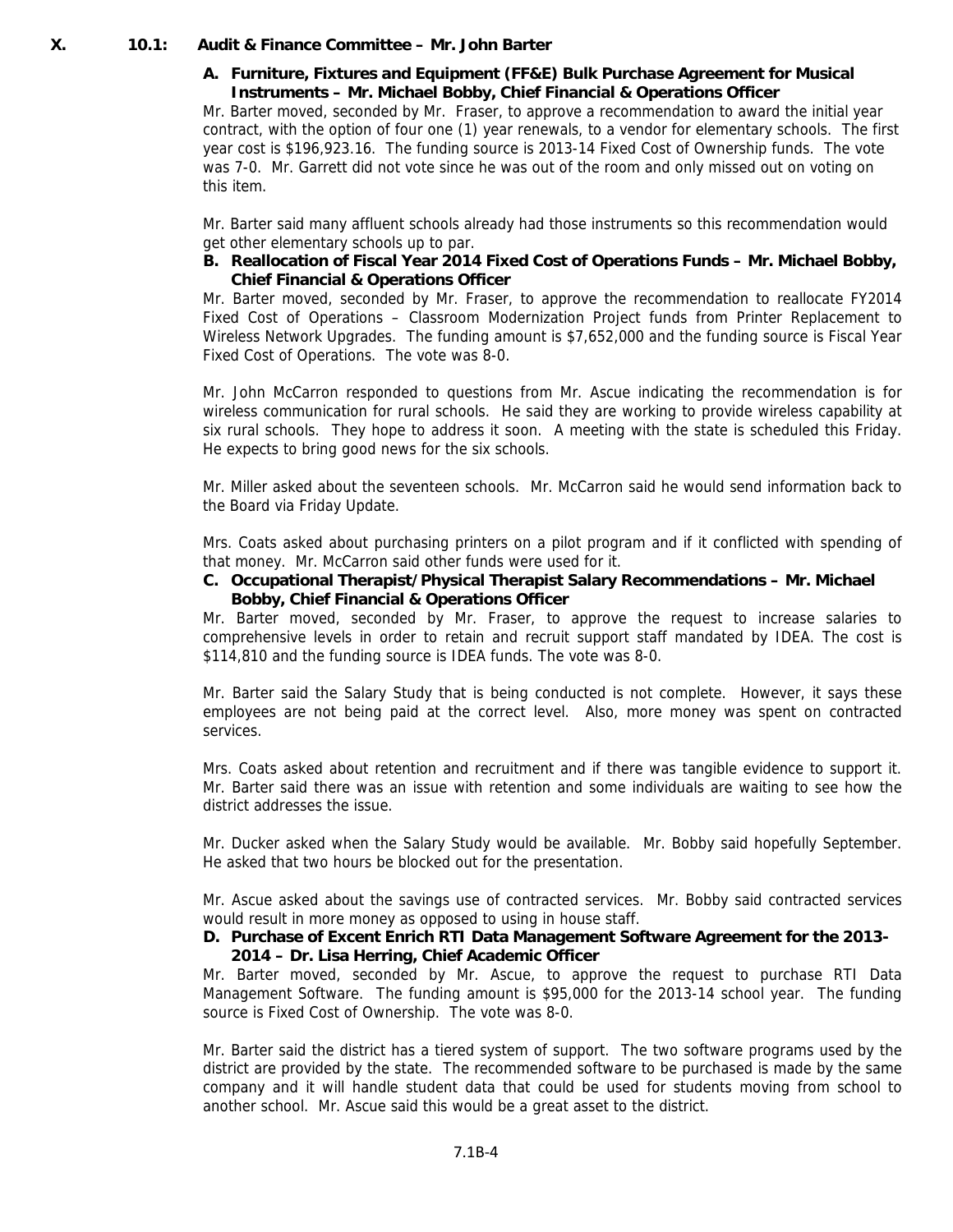Mr. Miller asked what is currently in place to track student data. Dr. Herring said some student info is only available by hard copies.

Mr. Ducker expressed concerns about privacy. Dr. Herring said she would elaborate further on that topic at a future meeting. There is a part for the student and parent and others have limited access to information. Mr. Barter asked Mr. McCarron to place it on the Audit and Finance Committee's agenda for discussion.

#### **E. School Resource Officer Program – Mr. Michael Bobby, Chief Financial & Operations Officer & Mr. Jeff Scott, Director of Security**

Mr. Barter moved, seconded by Mr. Fraser, to approve the agreements with the Charleston County Sheriff's Office, City of Charleston, City of North Charleston, and Town of Mt. Pleasant for the School Resource Officer Program for the 2013-14 school year. The funding amount is \$681,000 for the 2013-14 school year. The funding source is General Operating Funds in the Security and Emergency Management budget. The vote was 5-3 (Ducker, Miller and Moffly opposed).

Mr. Barter said the agreement is fourteen years in the making to provide SROs. The request is to renew it for another year. The contract has a minor word change. The district pays 15% and the other 85% of the cost is paid by other entities.

Mr. Ascue said it was discussed for a long time last year and specialized training was requested. Mr. Scott said they had trainings. The City of North Charleston had a training session that they invited others to participate in. Other trainings were sponsored by the district and others were also held.

Mr. Miller asked if trainings would be done annually. Mr. Jeff Scott said it would be done during professional development days when students are not in school.

Mrs. Moffly said the City of Charleston does an excellent job monitoring from the outside. She said intrusion is her biggest issue. Some violations take place because SROs are stationed inside schools. She suggested the SROs use the approach of the City. She said all municipalities participate in paying for SROs through the taxes paid by citizens.

Mr. Ducker asked Mrs. Moffly to site some violations. Mrs. Moffly said one policy issue that needs to be corrected is that police are interrogating students inside schools. Mr. Ducker asked Mrs. Moffly to bring that issue to the Policy Committee for them to address. Mrs. Moffly said she heard West Ashley had dog searches last year. Mr. Scott said it is in the MOU. Mrs. Moffly said Board approval is needed for canine searches. However, Mr. Barter and Mr. Fraser said the Board approved it when it approved the SRO contract.

#### **10.2: Policy Committee – Mr. Chris Fraser**

#### **A. First Reading – Accommodation for Nursing Mothers**

Mr. Fraser moved, seconded by Mrs. Moffly, to approve the first reading of the Accommodation for Nursing Mothers board policy. The vote was 8-0.

Mrs. Moffly requested the policy be amended to include "lactation for employees and students". Also, she said equipment is a personal matter where the policy mentions purchasing/providing breast pumps. Mr. Fraser said that would also be considered.

Mr. Fraser said the Policy Committee met and talked about how to conduct teacher appeals. They were told that there is some work on this matter in legislation.

Also they discussed the legal work being done and how the Board should react to who is doing the work. They are looking at how to report back to the board how much legal work is being done by outside legal firms. They will bring a recommendation back to the Board.

Mr. Ducker said the discussion is also about the legal work being done by in house counsel.

#### **10.3: Strategic Education Committee – Mr. Michael Miller**

Mr. Miller said the committee met earlier today to discuss course exemptions. There are no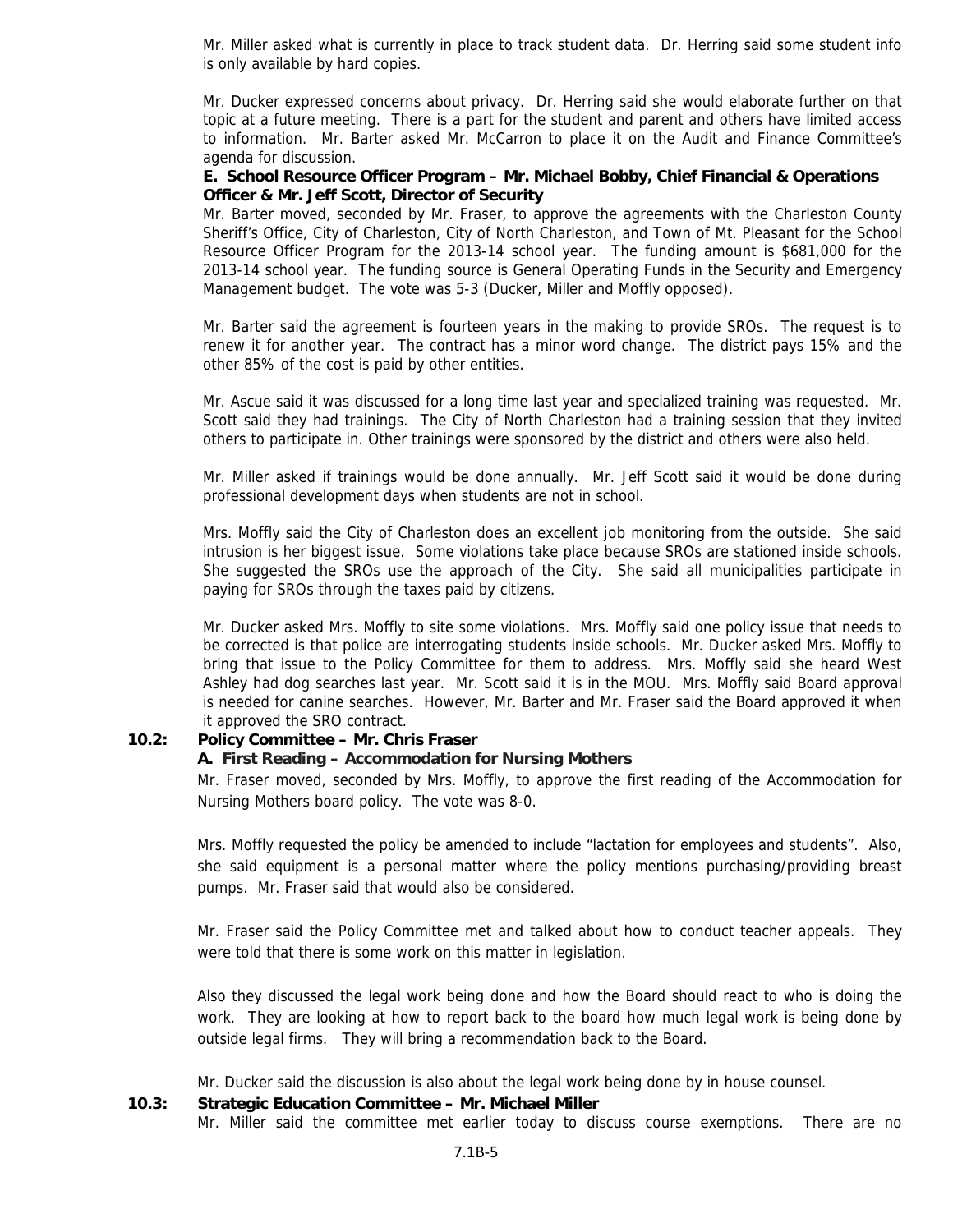mandatory requirements for Physical Science and since there isn't a state or CCSD policy, the question is, do principals have the right to create pre-requisites on their own. The question is specific to Wando HS. He asked why Ms. Beckham created a pre-requisite that requires students to take Physical Science.

The Committee also discussed the plans to engage principals and identified solutions—to have community engagement forums with feeder schools to identify concerns they have and discuss the effectiveness of programs on school campuses. The committee wants to make sure secondary schools align with their feeder schools to ensure readiness of freshmen entering high school. They will look at the number of students entering high schools that are un-prepared. They will also review budget cuts and the impact it has on students not prepared for high schools. Parent engagement meetings will be planned for the new Mt. Pleasant magnet school and other schools.

Mr. Barter said those were all great topics. Then he asked if the committee was working with the district's management staff. Mr. Miller said they would like to meet with the district Associate Superintendents to learn what they are doing. If there are students going to high schools that can't read he has a problem with that. There are many innovative things going on in the district. However, there are some gaps.

Dr. McGinley said she would like an opportunity to meet with the committee to review the systematic plan the district has in place to address the issue with low readers. The blueprint is in draft format. Also, there is a strategic plan in place. To react to things assumed by parents and say the district is not making progress is unfair. A recent news article applauded the district for addressing reading issues. There is a growing Hispanic population that has tripled over the years. And, parents were sent letters inviting them to come in to address staff if they had concerns about the reading level of their child/children.

Mr. Miller said they SEC looks forward to continuing their meetings with the superintendent and meeting with the Associate Superintendents. They recognize what is going on and plan to engage with the district to look at data. ALL MEANS ALL—ESL students and students with IEPs. Mr. Miller said twelve is better than twenty but he would not be happy until everything has been addressed. All board members should be committed to addressing the issues that relates to all students. It is important to have students working at grade level. Dr. McGinley said she would be happy to dialogue further with the Committee. The data was provided to the Strategic Committee members. Students with IEPs and ESL may not be on level and more time is needed to address those issues.

Mr. Ducker said he is pleased to be on the Committee. Dr. McGinley has addressed the committee and Dr. Herring is on the committee. The committee is not out to do staff's job. However, the committee will make recommendations that would allow staff to be able to do their jobs. Good things are happening.

Mr. Barter said staff should be involved to avoid the Board stepping into the role of management.

Mr. Ascue said the Strategic Education Committee is a new committee and he does not want to manage anyone on staff. He just wants to make it possible for staff to do their jobs.

Mr. Ducker said Dr McGinley spoke to the committee about IEP and ESL issues and how it would be addressed. It is all about how to improve education in the district.

Mr. Miller said the committee would meet again to address school-based information. Dr. McGinley said she was looking forward to meeting with the committee again on Sept.  $16<sup>th</sup>$ .

# **XI. POTENTIAL CONSENT AGENDA ITEMS**

#### **11.1: A. Texas Instrument Equipment**

Mr. Barter moved, seconded by Mr. Fraser, to approve a recommendation for TI Nspire calculators. The funding source is UP grant funds. The amount is \$93,271.35. The vote was 8-0.

Mrs. Moffly asked the total grant amount. Ms. Kokkinis said the grant was a seven year grant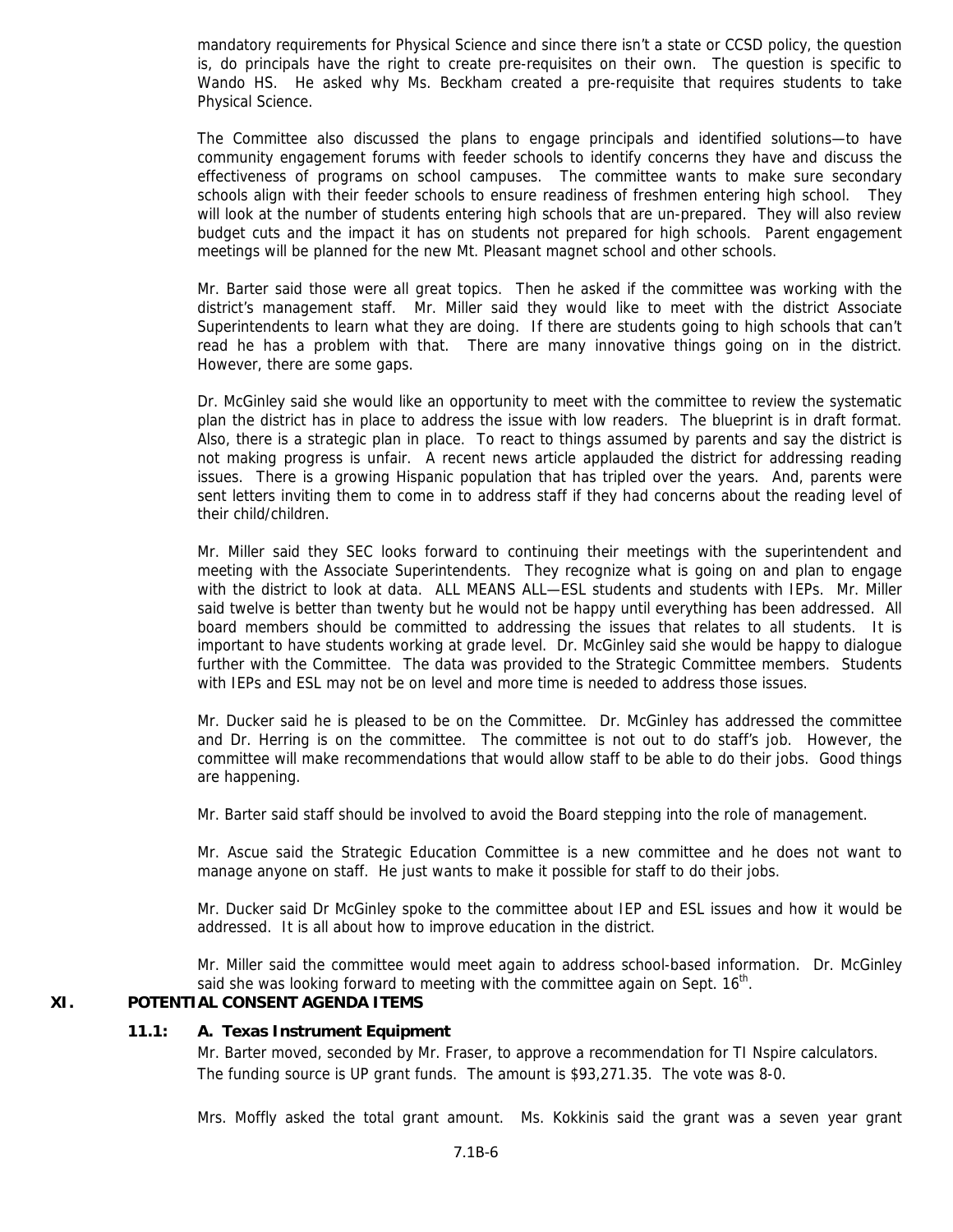received two years ago. The total was \$4.5 million for seven years. She said there were twelve West Ashley, Downtown and N. Charleston schools. The information on all grants is listed on the district's website.

#### **B. Laing Middle**

Mr. Garrett moved, seconded by Mr. Barter, to approve a recommendation for a contract for Interior Demolition and Abatement for the Old Laing Middle School. The funding source is QSCB funds, not to exceed \$800,000. The vote was 8-0.

Mrs. Moffly inquired about the roof repair and mentioned the article that there is no money to move the charter school into the Laing facility. Then she asked why money was being spent on Laing. Mr. Lewis said the effort is to maintain the building.

Mr. Ducker said the Board voted to place the charter into Laing. However, he is unsure why there is a recommendation to fix the school now. Mr. Lewis said it's the same thing that was done to the Rivers campus earlier. Mr. Ducker asked if the demolition was necessary to protect the building. Mr. Lewis said it's not essential but any future use of the building would require it.

Mr. Ascue said he supports doing the work. He asked staff to bring an amount back to the Board. Mr. Lewis said the architect looked at it for the Montessori school. However, it would be more complicated for a regular school because it would require more walls. He also said part of the building is very old and the cost to renovate it would be too much. That's why he recommended demolition of that part. A more modern entrance was also recommended along with IT and electrical upgrades.

Mr. Fraser said there is a limited time to spend QSCB money. Also are there other projects that money could be used for. Mr. Bobby said the QSCB money had to be spent by mid October or lose it. However, it would cost more to do it later. Also, there are no other projects that qualify for use of that money.

Mrs. Moffly asked if the district had to be under contract before the money runs out. Mr. Bobby said the project had to be done before that date. Mrs. Moffly asked about the cafeteria at Wando. Mr. Lewis said they don't have funding for the cafeteria. However, they would expand the cafeteria beyond bus area at a story and a half to increase seat area similar to the one at School of the Arts. Wando cafeteria could be done under this budget. Also, about the cafeteria project, the intent is to not have the transition going on during the school year. Mrs. Moffly asked if the money could be used for an advanced design for Carolina Park. Mr. Bobby said it couldn't. Mr. Lewis said money for the advanced design at Carolina Park has probably been identified.

Mr. Garrett asked about plans for the facility. Mr. Lewis said the initial intent is to just do an upgrade similar to Whitesides. The building should be seen only as a shell. The shell must be closed in similar to the Rivers facility until the district determines what they would use the facility for.

Mr. Miller said if a decision is going to be made to use the school for a Montessori program 18 months later, it would it be wiser to consider doing something different now.

Mrs. Coats said since there are cash flow problems, could money be used for something else. Mr. Bobby said there weren't other projects the money could be used for at this time.

# **C. Permission to Establish a School Community Task Force in Mt. Pleasant to Create a District 2 Magnet School**

Mr. Fraser moved, seconded by Mr. Barter, to grant permission to staff to establish a School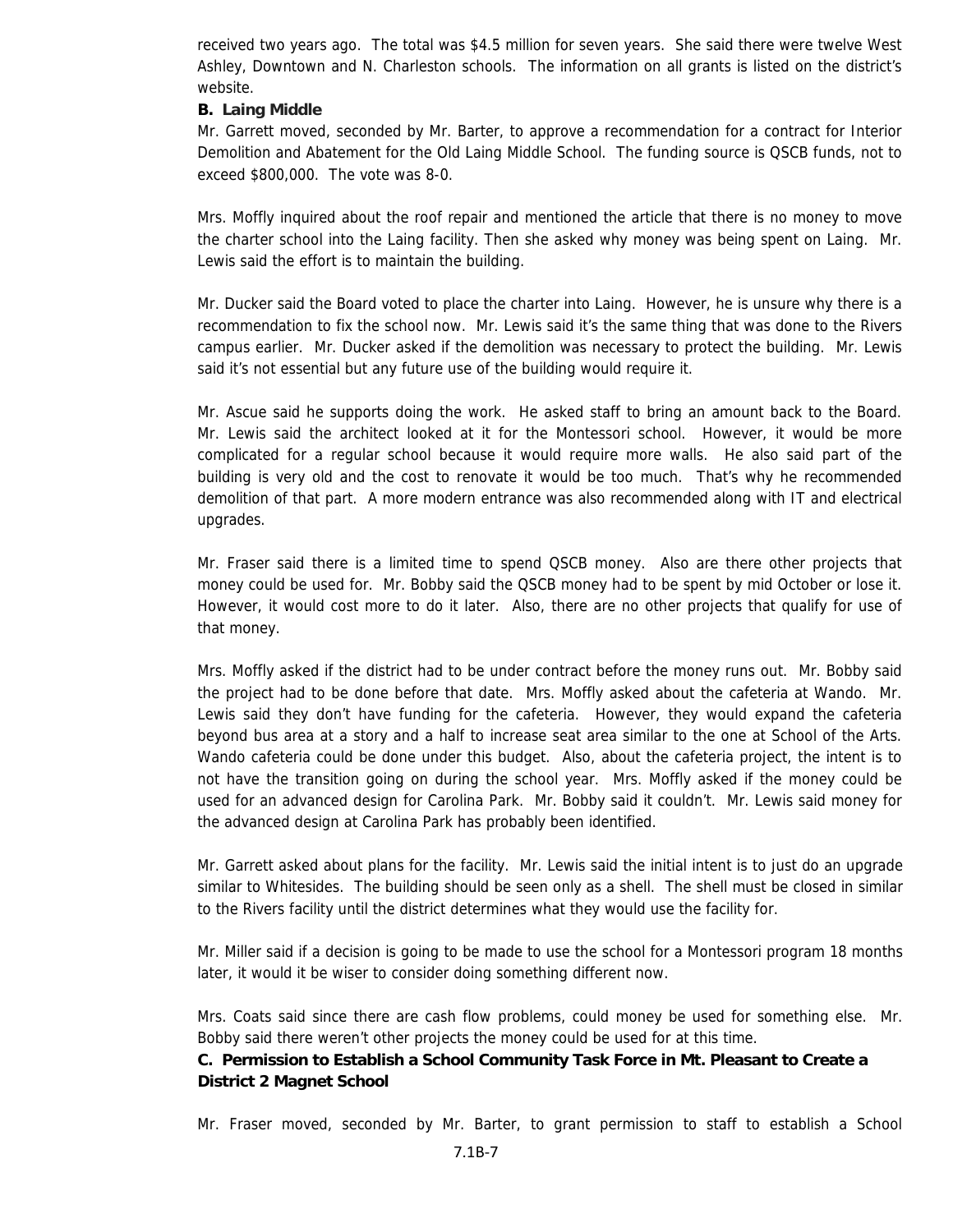Community Task Force in Mt. Pleasant to create a District 2 magnet school. The vote was 7-1 (Moffly opposed).

Dr. McGinley requested permission from the Board to move forward with the establishment of a School Community Task Force in Mt. Pleasant. Since the old Whitesides has been upgraded, it could be used temporarily. A Mt. Pleasant group is needed to determine the school needed to attract students.

Mr. Ascue said a theme should be established for Laing and a secondary school in Mt. Pleasant at the same time. Dr. McGinley said she is open to that but it should be done sequentially. If approved, the task force could bring a recommendation to the board in January so she could hire a principal to begin planning of the new school. Mr. Ascue said while planning the team, it would be good to have the number of students attending other schools. Dr. McGinley said 668 students attend Buist Academy (78), School of the Arts (318) and Academic Magnet HS (276).

Mr. Barter asked if the composition had been determined for the task force and if it had been determined that a magnet school would be recommended. Dr. McGinley said a magnet school would avoid the zoning issues. She said it would be less disruptive if parents could opt to send their students to that school.

Mr. Fraser said he would support the magnet recommendation because it would balance the community.

Mr. Miller said he wanted the community engaged to the point that they drive the decision, not staff.

Mr. Ducker asked why the Laing renovation proposal didn't come through the Audit and Finance Committee. Also he said the recommendation to establish the Task Force should have gone through the Strategic Education Committee.

Mrs. Coats said there should be a holistic approach to addressing school planning issues in Mt. Pleasant.

Mrs. Moffly said the Town of Mt. Pleasant Town Council had a Blue Ribbon Committee and is discussing a second Blue Ribbon Committee. She said they should be involved in the process as well. As much as she hates busing, traffic would be chaotic and walking to school would be treacherous. School of the Arts and Academic Magnet HS would not have any impact on this decision since the discussion is about a lower level school.

Mr. Garret asked if the plan was to build two schools. Dr. McGinley said her suggestion was to repurpose the buildings.

# **XII. NEW BUSINESS**

#### **12.1: A. Race to the Top Grant and Application**

The Board received information on the Race to the Top Grant.

Mrs. Moffly asked about the Board's approval of the RTT grant letter. Mr. Fraser said the board did not approve it and hasn't approved a grant in his five years on the board. Mrs. Moffly said there is a policy that requires approval of grants by the board. Then she inquired about the letter that was written on behalf of the board. Mr. Fraser said the grant support letter that was given to him, the Mayors, and others. Mrs. Moffly said Mr. Fraser did not have the authority to act individually.

Mr. Ascue asked if Mrs. Moffly didn't want Mr. Fraser to write the letter to support the grant. Mrs. Moffly reiterated that Mr. Fraser wrote a letter on behalf of the board without the board's permission.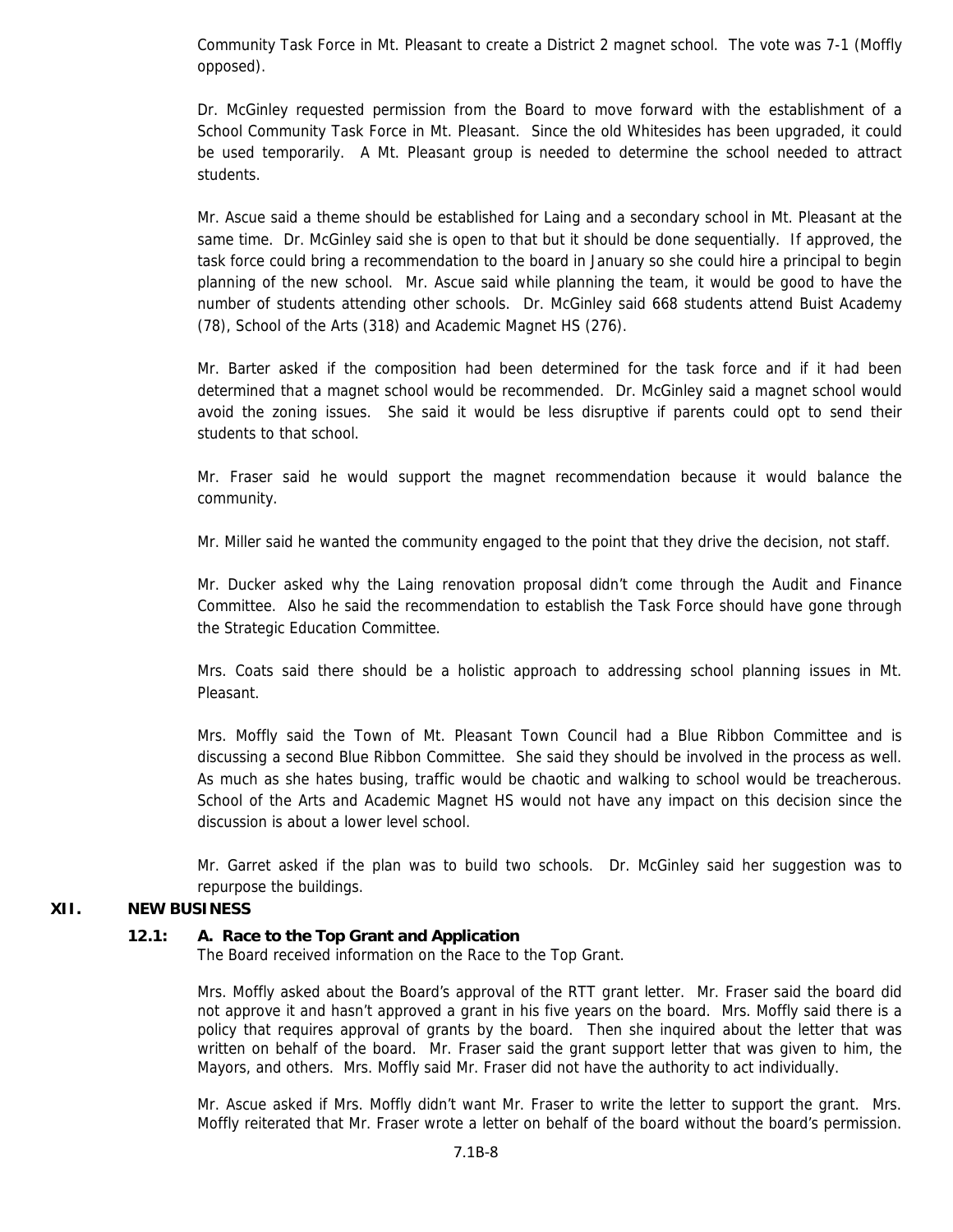Mrs. Moffly asked if Mr. Fraser was chair when he signed off on the grant. Mr. Fraser said he signed it two days after he gave up his role as chair, while he and the new chair were transitioning.

Mr. Barter expressed his objection to having the conversation and the inquisition of Mr. Fraser. He said the policy was confusing somewhat ambiguous and needed clarification.

Mrs. Moffly asked the Superintendent how many grants she authorized without bringing it to the board. Mr. Barter said Mrs. Moffly stated the grant policy is clear and he thinks it is ambiguous. That's probably why no grants have come to the board. Mrs. Moffly said the grant was unpacked at a workshop. Dr. McGinley said she has been the superintendent for six years. However, she has been working with the board for nine years. It has always been clear to her that the Board Chair represents the Board. In the past two years, the district brought in \$65 million to do innovative things for students. Former Board chairs—Mrs. Nancy Cook, Mrs. Ruth Jordan, Mrs. Toya Green, Mr. Hillery Douglas and others all signed off on grants.

Mr. Fraser said after Mrs. Moffly brought this matter to his attention, he read the policy and determined that it would be discussed at the Policy Committee meeting this week.

Mr. Garrett spoke about Moffly's suggestion that a criminal act had been committed and said it is necessary for the chair to complete a project once the hour had passed. He also said about the policy, that it is vague and needs to be clarified. However, he would not want every grant written to come before the board for approval because it would limit grant efforts. He asked the policy committee to also review the School Resource Officer Policy.

Mr. Ducker said this is not about Mr. Fraser but about a policy that needs to be cleared up to address the grant process going forward.

Mr. Fraser said the effort will ensure that business practices align with district policies. The Policy Committee will review the policy thoroughly and a recommendation would come back to the Board after they determine how many grants there are and how much money is involved.

Mrs. Moffly expressed concerns about transparency between the chair and the board.

Mr. Miller said there was an issue with policy and how it is practiced. He concluded that there needs to be a level of trust among board members.

Mrs. Moffly left the room at 8:10pm, immediately after approval of this agenda item.

#### **B. Teacher Incentive Fund – Mrs. Audrey Lane – Deputy for Human Capital Development and Mr. Michael Ard –TIF Project Director**

Mrs. Audrey Lane and Mr. Michael Ard shared an abridged level of information provided in the board packet on Teacher Incentive Fund which is outlined below.

Mrs. Lane spoke of her role prior to joining CCSD and current process being used with the Teacher Incentive Fund. The Human Capital Management System, PALMS, is designed to capture data regarding employee performance.

- o **Educator Effectiveness** "We will **promote, recognize, and reward** effective teaching and leadership based on a combination of factors, including **student growth**. We will ensure that every school is led by an effective principal, and every student is taught by an effective teacher."
- o TIF's Alignment to Vision 2016 Through **Educator Effectiveness**, CCSD will elevate overall academic achievement, close the achievement gap, and increase the graduation rate.
- o U.S. Department of Education: TIF Goals--Reward school districts that are committed to Improving student achievement by increasing teacher and principal effectiveness.

Mr. Michael Ard shared an overview of the grant. Reforming compensation systems to reward for student achievement, increasing the effectiveness of teachers in high-need schools and creating sustainable performance-based compensation.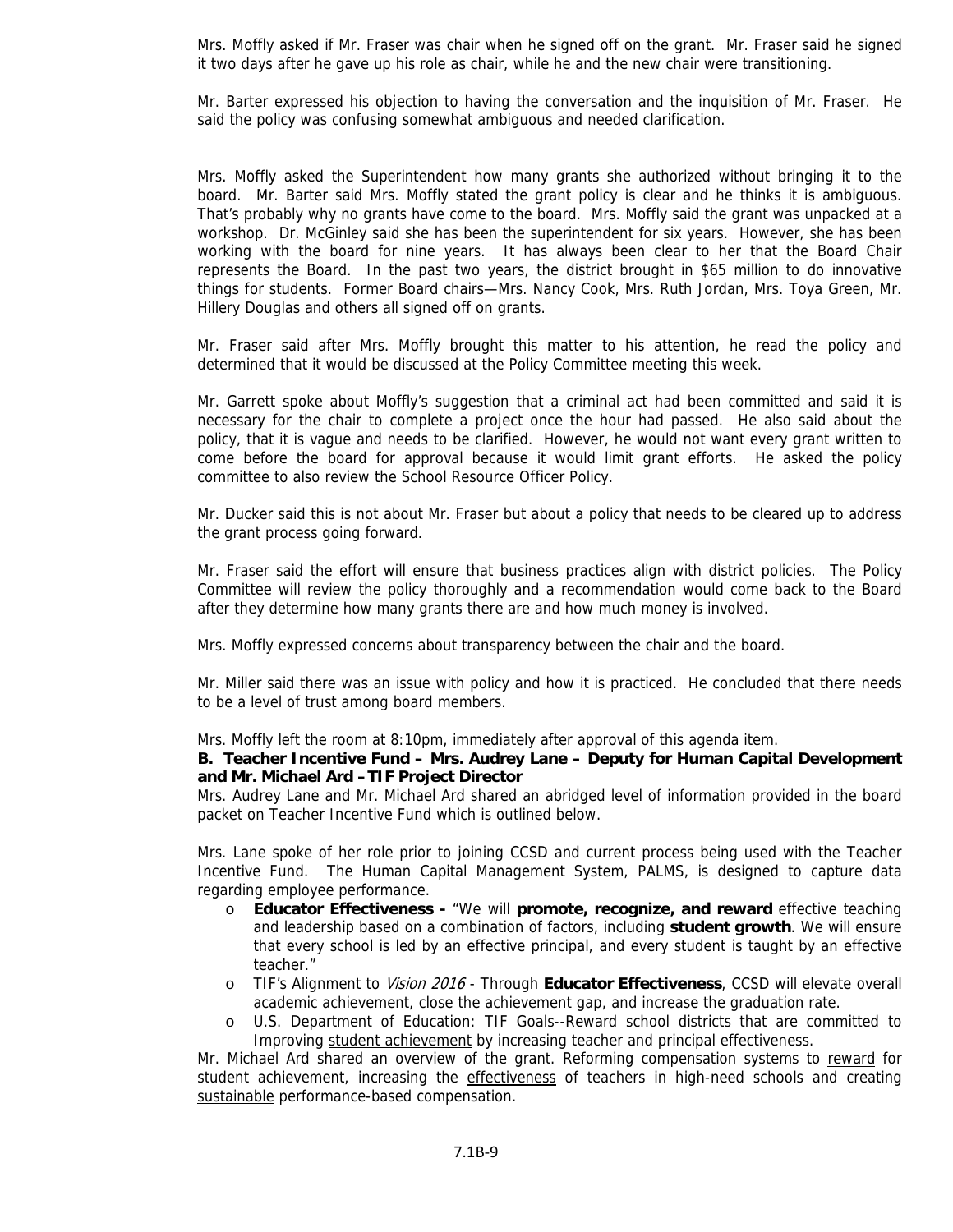- o Overview of Grant Award **\$23.7M** over 5 years; largest grant awarded to CCSD. **14** highpotential schools in rural (Hollywood) & urban (North Charleston)
- o Grant Funding is allocated for Project management for grant implementation, National expertise to develop value-added system, Compensation for effective teachers & school leaders, and Career ladder (promotions) for effective teachers & school leaders.
- o **BRIDGE Framework** To increase our impact, we have aligned our educational effectiveness initiatives for TIF into a comprehensive framework that we are introducing under the brand **BRIDGE: achieving the VISION.** This framework will connect the district's efforts to recruit, develop, support, and recognize effective principals and teachers.
- o **Pilot Schools** There are 14 schools will pilot efforts as part of the **BRIDGE** framework during the 2013-2014 school year. **Rural Feeder Pattern**: Jane Edwards, Blaney, Minnie Hughes, Ellington, Baptist Hill Middle/High; **Urban Feeder Pattern**: Dunston, Burns, Midland Park, Pinehurst, Hursey, North Charleston Elem., Morningside, North Charleston High; and **Additional School**: Military Magnet Academy. The district will take what we learn from our 14 pilot schools, make improvements along the way, and share best practices that will positively impact our schools, educators, and students district-wide.
- Personalized learning opportunities will be offered to accelerate educators' professional growth. CCSD is committed to investing time and resources to offer educators the support and growth opportunities they need to accelerate learning for all students. Professional Development Administrator and 14 Professional Development Coordinators are working in the schools with school leadership teams and teachers. PD360 is a virtual library of professional development opportunities
- o Teachers will be evaluated based on multiple inputs. South Carolina Teacher Evaluation (ADEPT) system is a mandatory component. Other potential components include: Student growth through value-added analysis, School-wide growth through value-added analysis, School-wide parent survey and/or student survey.
- o Principals have just completed their first year with a new evaluation instrument which includes: South Carolina Principal Evaluation (PADEPP) as a mandatory component and 50% of the evaluation based on student achievement data. Parent satisfaction and employee engagement surveys
- o Other potential components include: 360° Assessment, Educator Evaluation, Multi-element educator evaluations must yield multiple educator effectiveness ratings--Highly Effective, Effective, Minimally Effective and Ineffective

Mr. Barter asked Mr. Ard to include an additional column for Recruiting. Mr. Ducker asked if they had the option to do it with this grant. Mr. Ard said it could not be done with this grant. Dr. McGinley said it could be included as an element. Mr. Barter also suggested the involvement of the Policy or Strategic Education Committee in the process.

Mr. Ard continued his presentation by sharing information on Recognizing and Celebrating the educators who are positively impacting student growth. Element #1 - Opportunities for teachers and principals to receive strategic compensation for helping their students make strong academic growth. Initially, the 14 pilot schools will be part of this Performance-Based Compensation System, with core subject teachers receiving payout in the fall of 2014. A compensation system will also be developed for all CCSD teachers and leaders to be implemented in 2016-2017. **This will require board approval.** Teachers and Principals will NEVER make less than they make today.

Mr. Ascue asked staff to provide a simulation at a future meeting. Mr. Ard said they are working on simulations.

Mr. Barter asked Mr. Ard to look at other things that might be important to teachers for recruitment and hiring—child care, job sharing, etc. that may not cost a lot of money.

Mr. Garrett said in the Renaissance Schools, some teachers that were not up to par were weeded out. This should be a tool for principals to say that teachers don't measure up. Mrs. Coats said this should be a measuring tool that says what a good employee looks like.

Mr. Ducker applauded the district for good documentation in the area of teacher evaluation. He said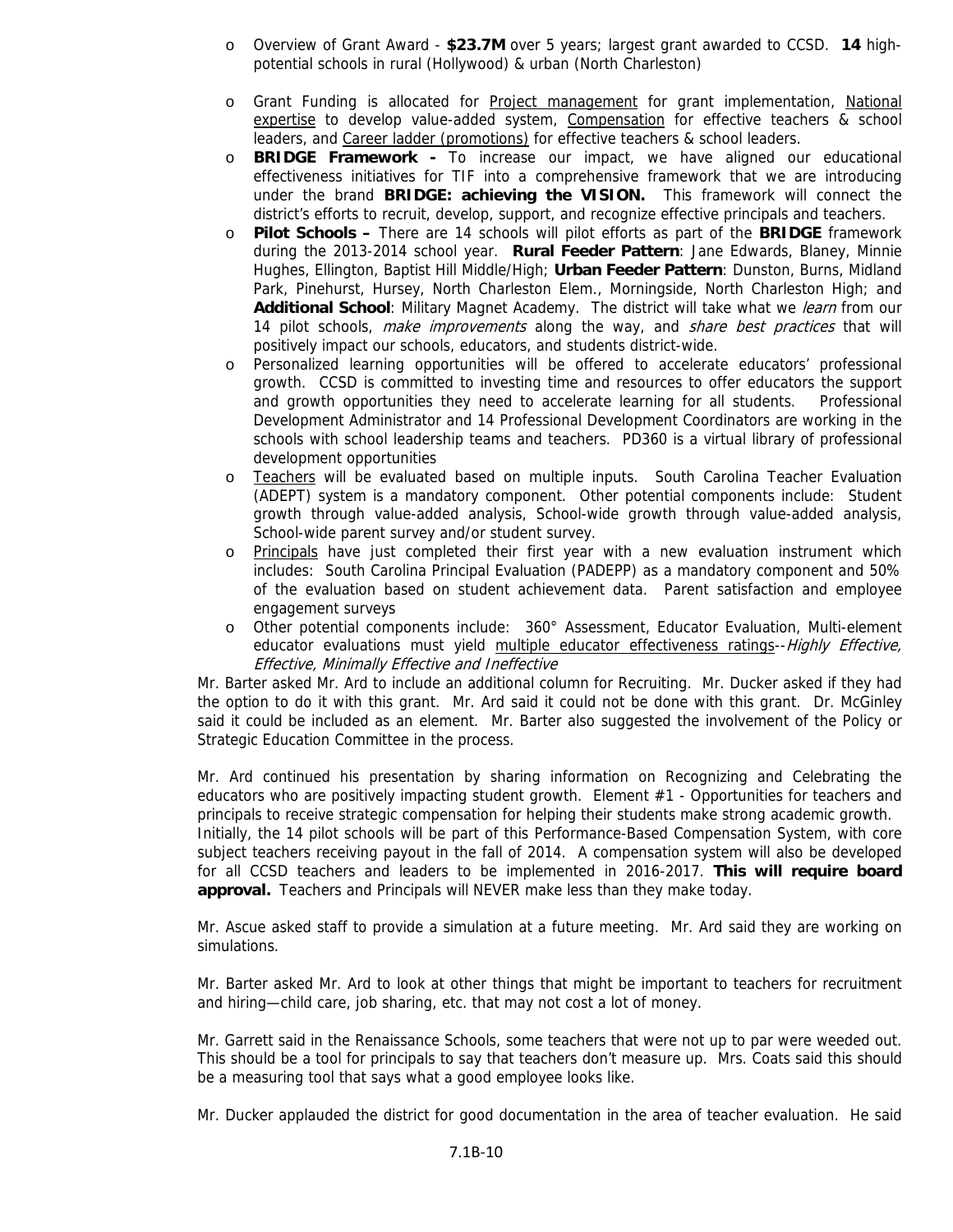it helped during the last teacher appeals he heard.

Mr. Ard said this presentation didn't address teacher dismissal. However, there should be evidence of student growth with this model.

**Stakeholder involvement** is essential to the design and implementation of the BRIDGE framework: A Steering Committee guides the BRIDGE program and includes a cross-representation of schoolbased and central CCSD staff members. Work groups have begun meeting to inform key components of implementation Educator Focus Groups, Educator Perception Surveys and Project Organization.

Mr. Ascue asked if there would be data to determine which teachers aren't making the cut. Mr. Ard said the grant requires them to constantly review the data.

#### NOTE: Mrs. Moffly returned at 8:40 p.m.

Mr. Ascue suggested including some Diversity in the Bridge plans.

- o Mr. Ard shared the BRIDGE Timeline, Current Work and Next steps. Then Mr. Ard concluded his presentation by sharing information on the educator work groups and the Bridge Timeline. He said the goal is to make it work so well that the Board would want to find funds to continue.
- o External experts are providing guidance to ensure CCSD's new evaluation, professional development, and compensation systems are structured correctly (using CCSD educator input through the work groups). Evaluation experts will design value-added and Student Learning Objectives, ADEPT, PADEPP, and Classroom Observations will be conducted in 2013-14 as planned. Formal orientation and training for evaluation system will occur in September 2013. Ongoing communication about evaluation design process throughout the 2013-14 school year. Professional development coordinators have been designated for each pilot school. PALMS will be utilized to support teachers in pursuing personal and professional development goals and activities.

Mr. Barter mentioned compensation by School Improvement Grants and Charleston Promise Neighborhood and if there is a process to integrate those systems. Mrs. Lane said they are working closely with everyone to have all of it aligned. If this is a 2016-17 budget item he would like staff to start quantifying the info so the Board could plan for it.

Mr. Ard responded to questions from Mr. Barter on student growth and the tool to measure it.

**C. Capital Building Program - Mr. Michael Bobby, Chief Financial & Operations Officer**  The Board received information on the Capital Building Program. Mr. Bobby presented an overview identifying Urgent Capital Building Program and Capital Needs outlined below. Mr. Bobby expressed

# **The Big Ideas:**

#### **Sales Tax Program**

the importance of TIF and RTT grants.

Cash Flow problem identified in June and Solutions--Internal Loan from Fund Balance, use of 2005 savings--\$7.5 million and use of sinking funds for Sullivan's Island ES. The three amounts would get the district through the problems identified.

Statement of Problem:

- 1. Sales Tax Funding created Cash Flow shortage.
	- $\triangleright$  Cash Flow shortage impacts schedule and sequence of Projects.
- 2. Capacity is needed in Constituent District 2.
- 3. Projects/Elements of Projects within the Sales Tax Program need funding.
- 4. Sullivan's Island Elementary School Project requires Final Full Funding.
- 5. FY14 Fixed Cost of Ownership Needs Additional Funding

# **Theory of Action:**

Proposal to resolve cash flow

Strategy to ensure added capacity for Constituent District 2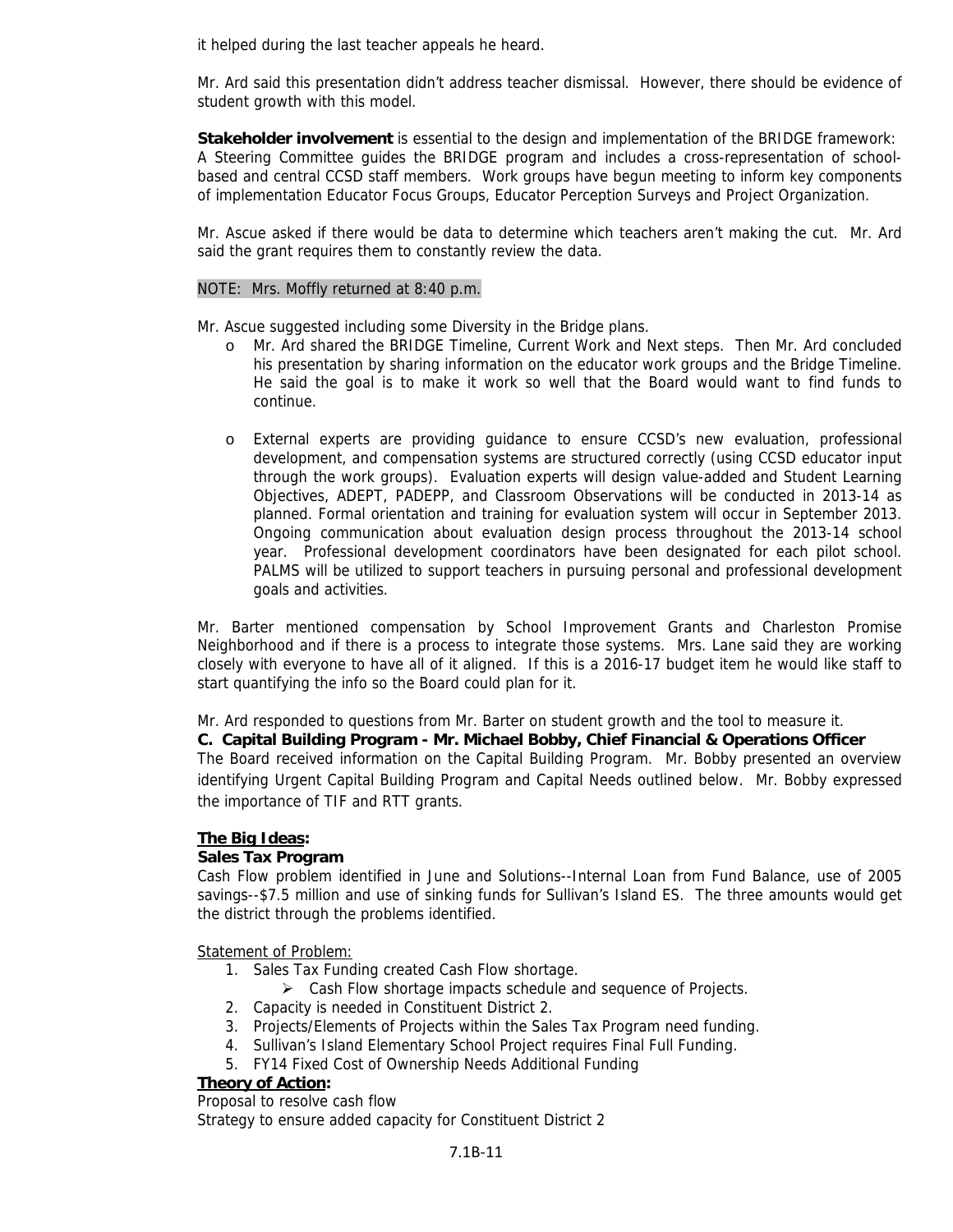Strategy to fund elements of Sales Tax Projects Strategy to provide full and final funding for Sullivan's Island Elementary School Strategy to provide additional Funding for FY14 Fixed Cost of Ownership

# **Key Instruments to Creating Solutions**

- 1. Sales Tax Collection Trend(s)
- 2. Fine Tuning Cash Flow Schedules
- 3. Internal Borrowing From General Operating Fund Fund Balance
- 4. Back-up Strategy in Worst Case
- 5. 2005 Program Savings
- 6. Fall 2013 General Obligation Bond and Sinking Fund

Mrs. Moffly asked about revised amounts for the Wando project. Mr. Lewis said the amount is \$5 million less. Also he said Harborview was \$1 million less.

Mr. Ascue asked about Laing build out. He asked if the extra student seats at Jennie Moore was considered. Mr. Bobby said he would address that issue.

Mrs. Moffly said she would prefer using the additional sales tax funds for a new school instead of using it for Jennie Moore.

Future Model Refinements outlined projects that could be delayed for a short period of time if there is a cash flow problem.

Cash Flow Solution

Sales Tax – Cash Flow Solution

Cash Flow Management Solution:

- To: Execute the wireless overlay and technology upgrade for the Wando High School Campus Wando High School Cafeteria Expansion
	- Wando High School Connector Road

To: Execute the contract to the complete the Parking Lot @ Memminger Elementary School Allocation of 2005 Program Savings

Funding for Build-out of Jennie Moore Elementary School and Laing Middle School

(900 Capacity to 1200 Capacity each)

There will be \$7,900,000 available following close-out of 2005 Projects (Estimated Date of Availability – January 2014)

Strategy: Use \$4,500,000 to Build-out Jennie

Moore Elementary School and

\$3,400,000 to Build-out Laing Middle School

Outcome: Guarantees capacity for Constituent District 2

Relieves Cash Flow pressures on Sales Tax Program

When the project closes out January 2014, that's when the money would become available.

• Mrs. Moffly suggested that it would still not address the overcrowding issue in the north part of Mt. Pleasant

# **Final Full Funding for Sullivan's Island Elementary School and FY14 Fixed Cost of Ownership**

Strategy: Use Sinking Fund to Increase Fall (2013) General Obligation Bond by \$8,400,000 Stays within the 26 Mills as Approved in FY 14 Budget

Has **NO** future Fiscal Impact/Increase in Cost in FY15 or Beyond

# **Sullivan's Island Elementary School**

• Project receives \$3,400,000 to complete Final Full Funding (Board Approved 08/08/12)

#### **Next Steps:**

- 1. Approve Sales Tax Cash Flow Management Strategy
- 2. Approve Allocation of 2005 Program Savings to pay for the new Laing build up.
- 3. Approve Allocation of Sales Tax Funds
- 4. Approve General Obligation Bond Issuance